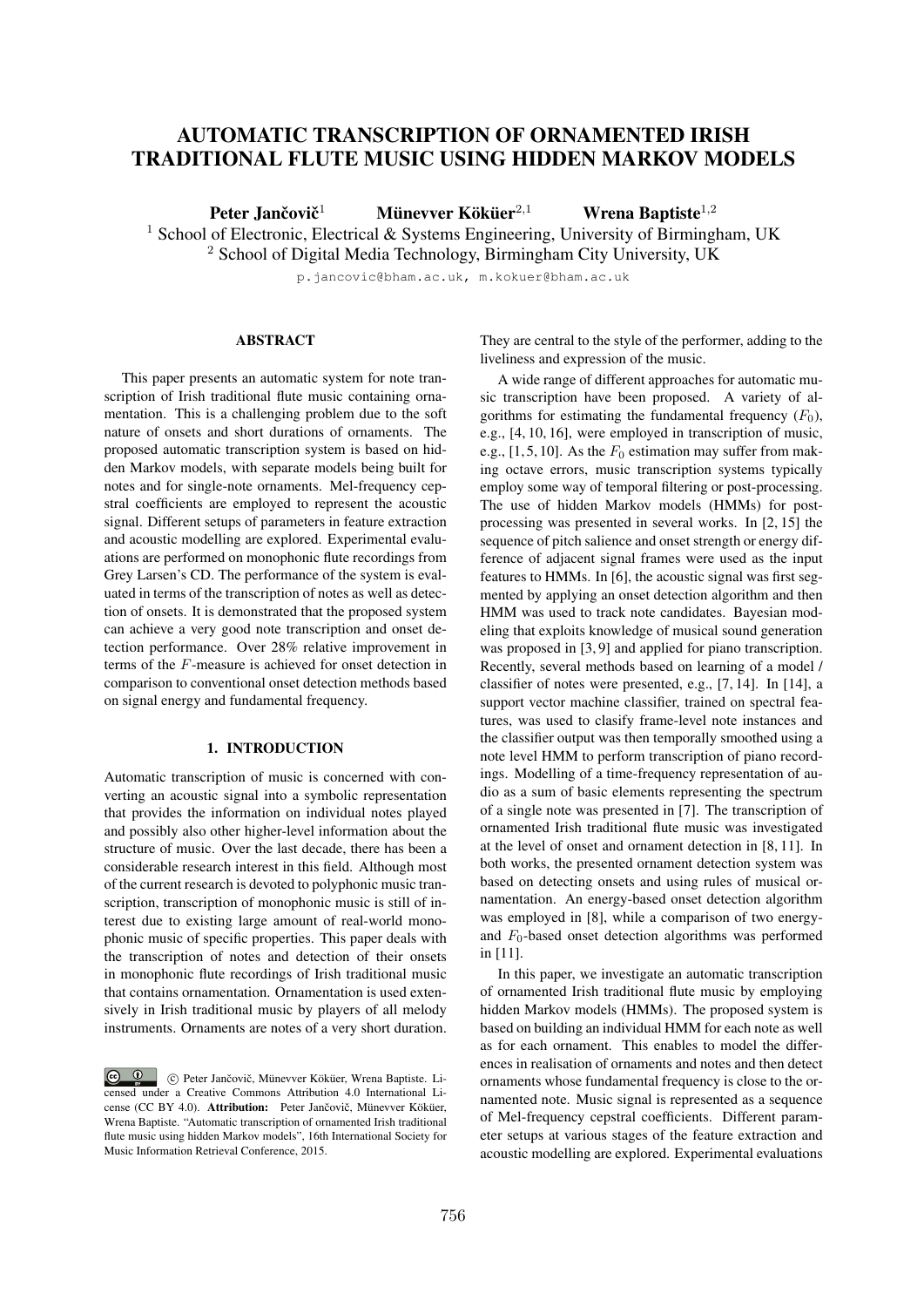are performed using recordings of Irish traditional tunes played by flute from Grey Larsen's CD [13]. Evaluations are presented for the task of onset detection and note transcription. Results are presented in terms of the precision, recall and *F*-measure. Onset detection evaluations are also compared to energy- and  $F_0$ -based conventional onset detection algorithms. It is demonstrated that the proposed HMM-based transcription system achieves over 28% relative improvement in terms of the *F*-measure in onset detection task over conventional onset detection algorithms.

# 2. ORNAMENTED FLUTE MUSIC

#### 2.1 Ornamentation in Irish traditional flute playing

Ornaments are used as embellishments in Irish traditional music [13]. They are notes of a very short duration, created through the use of special fingered articulations. They can be split into single- and multi-note ornaments. Singlenote ornaments, namely 'cut' and 'strike', are pitch articulations. The 'cut' involves quickly lifting and replacing a finger from a tonehole, and corresponds to a higher note than the ornamented note. The 'strike' is performed by momentarily closing an open hole, and corresponds to a lower note than the ornamented note. Multi-note ornaments, namely 'crann', 'roll' and 'shake', are successive use of single-note ornaments. A schematic visualisation of the single- and multi-note ornaments in the time-frequency plane is given in Figure 1.



Figure 1. A schematic representation of single-note (a) and multi-note (b) ornaments in the time-frequency plane.

### 2.2 Annotation of the audio data

The audio signal was manually annotated by an experienced player of Irish traditional flute. The annotation provides segmentation of the audio signal, where each segment is characterised by the following: the time of onset, time of offset, type of segment, note identity (if applicable), and note frequency (if applicable). The type of segment may be one of the following: note, one of the types of single-note or multi-note ornaments, and breath. The note



Figure 2. An extract from the tune 'The Lonesome Jig', depicting the waveform (top) and spectrogram (bottom).

frequency is initially estimated automatically but checked by the annotator, and, if needed, then corrected manually. Further information on the process of annotation of the audio recordings is presented in [12].

### 2.3 Data statistics

The flute music we are dealing with contains notes in the range from D4 to B5, i.e., with the fundamental frequency from 293 Hz to 987 Hz. Typically, only first few harmonics of the notes are having sufficient energy. An example of waveform and spectrogram is given in Figure 2. There are four instances of the 'cut' ornament indicated in the spectrogram at around frame indices 400, 540, 890 and 1130.

Based on the manual annotation, we examined the duration of the notes and single-note ornaments in our recordings. The obtained histograms, depicted in Figure 3, indicate that the duration of ornaments is considerably lower than that of notes. The mean duration of single-note ornaments is 63 ms, while it is 209 ms for notes. In 95% of cases, the duration of single-note ornaments is between 32 ms to 95 ms and of notes between 118 ms to 400 ms.



Figure 3. The distribution of the duration of single-note ornaments (a) and notes (b) in our recordings.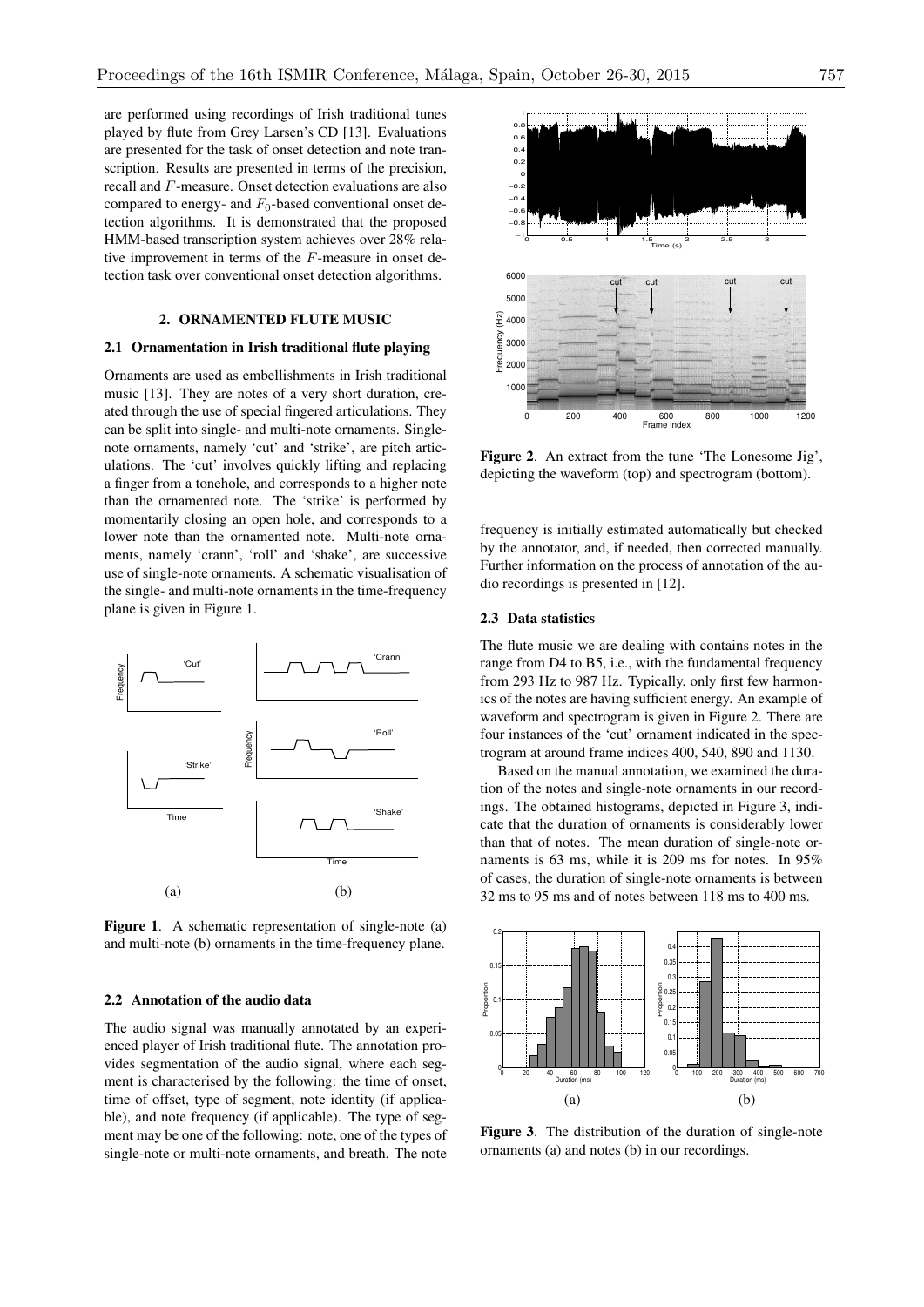# 3. HMM-BASED NOTE TRANSCRIPTION AND ONSET DETECTION

This section presents the proposed HMM-based system for transcription of notes and detection of their onsets. We first describe the representation of the audio signal and then modelling using HMMs.

### 3.1 Feature representation

The acoustic signal is represented by a sequence of feature vectors, each vector capturing short-time spectral properties of the signal. Since we are dealing with unaccompanied music and in order to obtain lower-dimensional and less-correlated features, the signal is represented using Mel-frequency cepstral coefficients (MFCCs). MFCCs have been widely used in speech and audio processing. The steps involved in converting audio signal into MFCCs is depicted in Figure 4.



Figure 4. Processing steps used for converting the audio signal into a sequence of Mel-frequency cepstral features.

The signal is first segmented into overlapping frames. The frame length determines the temporal and frequency resolution. While longer frames allow for a finer frequency resolution, we are limited in the setting due to possibly very short duration of ornaments. Each signal frame is multiplied by Hamming window. The windowed frames are then zero padded and the Fourier transform is applied to provide the short-term Fourier spectrum. The shorttime magnitude spectrum is passed through Mel-scale filter bank analysis and discrete cosine transform is applied on the logarithm of the filter-bank energies to provide MFCCs. In order to include information on local dynamics, MFCCs were appended with their temporal derivatives, referred to as the delta and accelleration features, which were calculated as in [17]. The values of the parameters within the processing steps need to reflect that we are dealing with ornamented flute music. As such, in our experimental evaluations, we explored various parameter setups.

#### 3.2 Modelling

The model of each note is obtained by modelling the temporal evolution of feature vectors using a left-to-right (no skip allowed) hidden Markov model (HMM). We found that in addition to having an HMM for each note, it is essential to have also a separate HMM for each single-note ornament. This allows to deal with the fact that the realisation of single-note ornaments may not fully reach the notional frequency of a note but rather be somewhere between two notes. In addition to this, we also create a model for breath and silence. These are used to model the taking a breath by the player and the initial and final silences in recordings, respectively. Overall, we have 42 models, consisting of 14 models for notes, 14 models for cuts, 11 models for strikes (strikes for some notes did not occur in our data) plus breath and silence. The state output probability density function (pdf) at each HMM state is modelled using a mixture of Gaussians. This allows for a more accurate modelling of variations in playing notes than using a single Gaussian distribution. Gaussian distributions with a diagonal covariance matrix are used due to computational reasons, as is typically done in speech and audio pattern processing. We explore the effect of using different number of HMM emitting states and Gaussian mixture components in the experimental section. The transcription system was built using the HTK [17].

### *3.2.1 Training*

The initial values for the parameters of individual HMMs were estimated using isolated extracts from the audio signal, by applying several iterations of the Viterbi style training procedure. The isolated extracts were obtained based on the manual time-stamp annotation, i.e., onset and offset times. Further training of the models was then performed using several iterations of the Baum-Welch (aka forwardbackward) algorithm. This uses continuous audio signal as input and requires only the sequence of notes/ornaments labels (i.e., no time-stamp). As such, this can eliminate the effect of possible errors in time-stamp annotation at borders of notes/ornaments on the trained models.

#### *3.2.2 Recognition*

To perform recognition, we need to construct a recognition network. This defines the allowed sequences of models (i.e., notes/ornaments). A network that closely reflects the knowledge of music could be employed. In this paper, we did not employ any such knowledge. We used a loop network that allows any note to follow any other note. We modified this slightly to reflect that an ornament model need to be followed by a note model. The network we used is depicted in Figure 5. As this network allows the same note to be subsequently repeated in the recognition output, we post-process the results such that the repetitions of the same note are considered to be a single instance of the note, for example, the original recognition output B4 D4 D4 A5 is considered to be B4 D4 A5. Note that a fixed probability value, aka word insertion penalty, can be associated with the transition from the end of one model to the start of the next model. This is useful in controlling the balance between the number of models being incorrectly inserted and deleted in the recognition result and we used it in our experimental evaluations.

Given a sequence of feature vectors, the Viterbi algorithm is used to find the optimal state sequence. This provides the sequence of recognised models as well as the start (and the end) times of each recognised model, i.e., the onset detection result.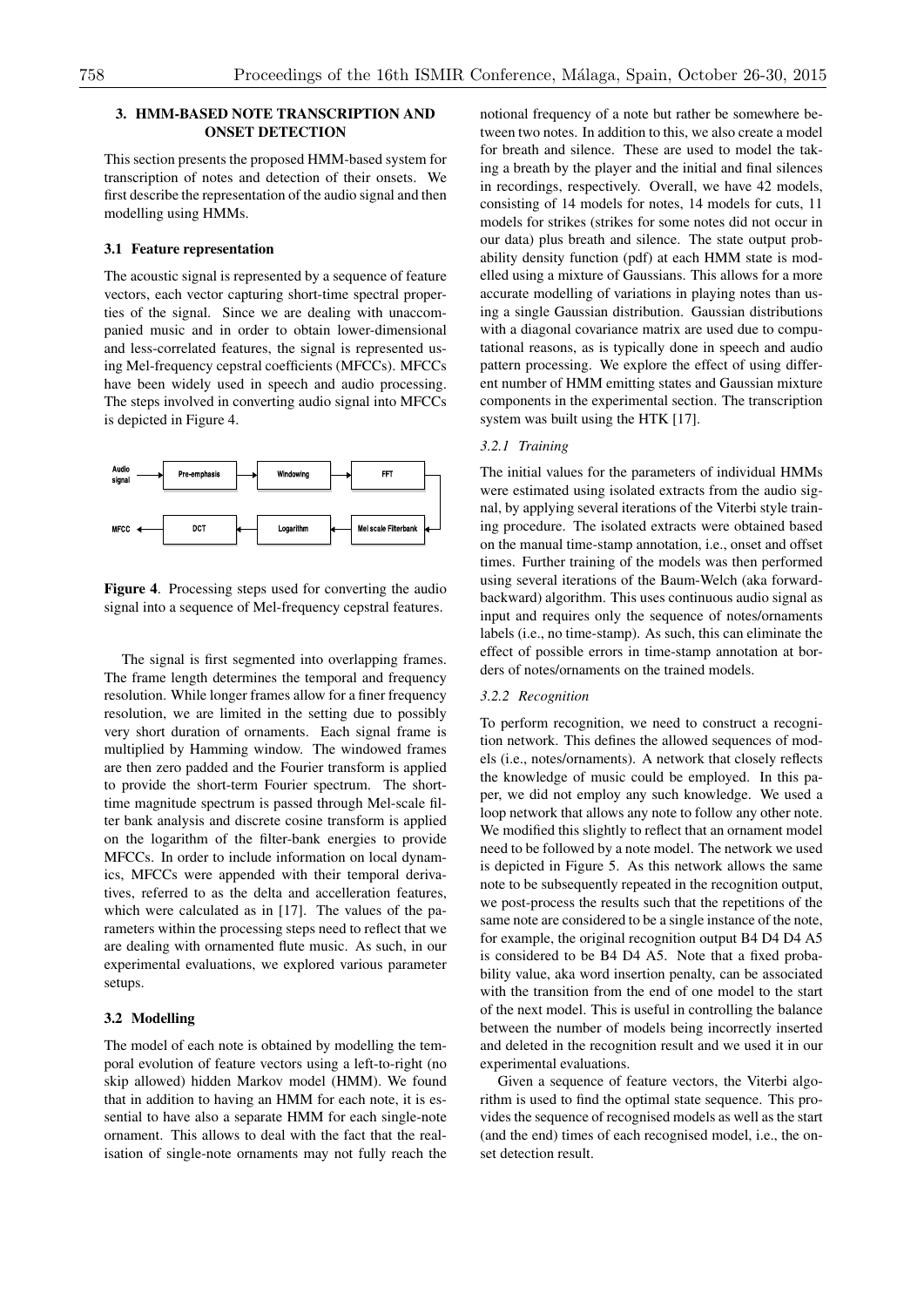

Figure 5. The recognition network used in the HMMbased note transcription system. The elipses denote individual HMMs. Models of ornaments are denoted by note identity appended with either 'cut' or 'str', representing models for 'cut' and 'strike' ornaments, respectively. 'BR' denotes breath and 'SIL' silence models.

# 4. EXPERIMENTAL EVALUATIONS

#### 4.1 Data description

Evaluations are performed using recordings of Irish traditional tunes and training exercises played by flute from Grey Larsen's CD which accompanied his book "Essential Guide to Irish Flute and Tin Whistle" [13]. The tunes are between 16 sec and 1 min 22 sec long. All recordings are monophonic and are sampled at 44.1 kHz sampling frequency.

The collection consists of 19 tunes. The list of the tunes, with the number of notes and ornaments, is given in Table 1. In total, there are 3929 onsets, including notes and ornaments. Out of these there are 804 single-note ornaments (which includes also counts from parts of multi-note ornaments), consisting of 620 cuts and 184 strikes.

First evaluations are performed to demonstrate the effect of different parameter setups – due to computational reasons, these experiments use all files for training of models and also for testing. Final evaluations are performed using the leave-one-out cross-validation procedure, in which in turn 1 file is kept for testing and all the 18 remaining files are used for training. The results were accummulated over all files and then the evaluation measures calculated.

### 4.2 Evaluation measures

Performance of both the onset detection and note recognition is evaluated in terms of the precision (*P*), recall (*R*) and *F*-measure. The definition of these measures is the same as used in MIREX onset detection evaluations, specifically,

$$
P = \frac{N_{tp}}{N_{tp} + N_{fp}}, R = \frac{N_{tp}}{N_{tp} + N_{fn}}, F = \frac{2PR}{P + R}.
$$

In the case of onset detection,  $N_{tp}$  is the number of cor-

| Tune Title          | Number of    |           |          | Time   |
|---------------------|--------------|-----------|----------|--------|
|                     | <b>Notes</b> | Ornaments |          | (sec.) |
|                     |              | Cut       | Strike   |        |
| Study 5             | 55           | 16        | 0        | 20     |
| Study 6             | 56           | 24        | 0        | 20     |
| Study 11            | 76           | 20        | 0        | 26     |
| Study 17            | 48           | 19        | $\theta$ | 16     |
| Study 22            | 127          | $\Omega$  | 28       | 47     |
| Maids of Ardagh     | 98           | 28        | 5        | 32     |
| Hardiman the        | 112          | 22        | 7        | 28     |
| The Whinny Hills    | 117          | 34        | 6        | 30     |
| The Frost is All    | 151          | 39        | 14       | 41     |
| The Humours of      | 289          | 113       | 19       | 82     |
| The Rose in the     | 152          | 33        | 13       | 39     |
| Scotsman over       | 153          | 33        | 9        | 38     |
| A Fig for a Kiss    | 105          | 27        | 9        | 28     |
| <b>Roaring Mary</b> | 176          | 42        | 22       | 44     |
| The Mountain Road   | 105          | 20        | 6        | 25     |
| The Shaskeen        | 181          | 52        | 23       | 42     |
| Lady On The Island  | 118          | 21        | 1        | 21     |
| The Lonesome Jig    | 153          | 27        | 0        | 46     |
| The Drunken         | 185          | 50        | 22       | 43     |
| Total               | 2457         | 620       | 184      | 668    |

Table 1. The list of tunes contained in the dataset, with the number of onsets and single-note 'cut' and 'strike' ornaments and duration of each tune.

rectly detected onsets and  $N_{fp}$  and  $N_{fn}$  is the number of inserted and deleted onsets, respectively. The onset detection is considered as correct when it is within *±*50 ms around the onset annotation.

In the case of note recognition,  $N_{tp}$  is the number of correctly recognised notes and  $N_{fp}$  and  $N_{fn}$  is the number of inserted and deleted notes, respectively.

### 4.3 Results for various parameter setups in feature extraction and modelling

This section explores the effect of different setups of parameters in the feature extraction and HMM-based modelling on the task of onset detection. A comparison with three conventional onset detection methods is also given.

#### *4.3.1 Conventional onset detection algorithms*

The conventional onset detection methods we employed to provide a comparison are: two methods which exploit the change of the signal amplitude over time, with processing performed in the temporal and spectral domain, and a method based on the fundamental frequency  $(F_0)$ . The description of these methods, which we also used in our previous onset detection research, is provided in [11].

We performed extensive evaluations with different parameter values for each of the conventional onset detection methods. The best achieved performance for each of the methods is presented in Table 2. It can be seen that the  $F_0$ -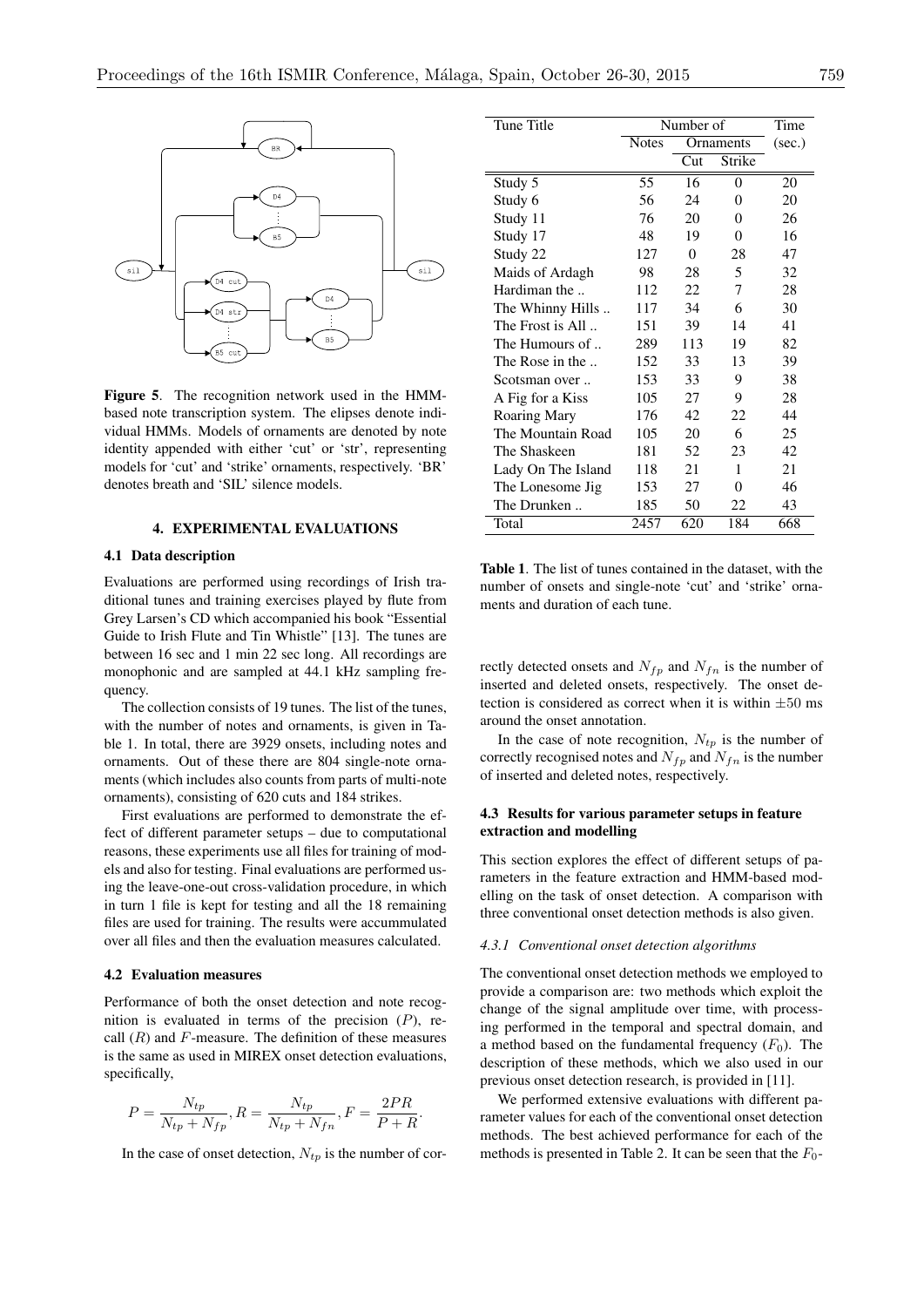| Algorithm for onset   | Evaluation performance $(\%)$ |        |              |
|-----------------------|-------------------------------|--------|--------------|
| detection             | Precision                     | Recall | $F$ -measure |
| sig-energy (spectral) | 94.8                          | 85.6   | 89.9         |
| sig-energy (temporal) | 90.8                          | 88.4   | 89.6         |
| Fη                    | 89.3                          | 93.2   | 91.2         |

based method performed better than each of the energybased methods and achieved the *F*-measure of 91.2%.

Table 2. Results of onset detection obtained using conventional onset detection methods.

#### *4.3.2 HMM-based onset detection*

Now we explore the performance of the HMM-based system when using various parameter setup in the feature extraction and acoustic modelling.

First, we compare results achieved by the HMM-based system when using the estimated  $F_0$  with energy and the MFCCs (see the first row in Table 4 for the parameter setup) as the input features. Results are presented in Table 3. It can be seen that when using the estimated  $F_0$ as input features to HMMs, the *F*-measure improved to 93.8%, from 91.2% that was achieved using the conventional  $F_0$ -based method (as in Table 2). The performance of the HMM-based system improved considerably further to 96.7% when using MFCC features as input, instead of the estimated  $F_0$ . As such, the use of HMMs driven with MFCC features provided over 60% error rate reduction over the best conventional method. The considerably better performance of the HMM-based system may be attributed to several factors. First, it is the statistical modelling of the temporal evolution of features. Second, the features used provide information about the spectral content. This is unlike the energy-based and  $F_0$ -based conventional methods which accummulate the information from the entire signal bandwidth into a single detection function or into an  $F_0$  estimate. Third, the use of HMM effectively incorporates smoothing of the frame-based decisions and imposes a minimum duration of notes and ornaments.

| Features input to HMM                               | F-measure $(\%)$ |
|-----------------------------------------------------|------------------|
| $F_0$ and energy, both with $\Delta$ and $\Delta^2$ | 93.8             |
| MFCC, both with $\Delta$ and $\Delta^2$             | 96.7             |

Table 3. Results of the HMM-based onset detection when using an estimate of  $F_0$  and MFCCs as input features.

Results obtained using diferent parameter setups in the MFCC feature extraction are presented in Table 4. The first line in the table presents the best parameter setup values and this is: bandwidth of 4 kHz, frame length of 12.5 ms, frame-shift of 5 ms, Mel-scale filter-bank with 21 channels, using 12 cepstral coefficients, and appending delta and acceleration coefficients (which were extracted using

| Parameters in MFCC feature              |                 | $F$ -measure |
|-----------------------------------------|-----------------|--------------|
| extraction                              |                 | $(\%)$       |
| $BW=4kHz$ , FrmL=12.5ms, FrmS=5ms,      |                 | 96.7         |
| nFB=21, nCC=12, $\Delta$ and $\Delta^2$ |                 |              |
| Bandwidth                               | 6 kHz           | 95.5         |
| (BW)                                    | 8 kHz           | 95.4         |
| Frame-length                            | $10 \text{ ms}$ | 95.9         |
| (FrmL)                                  | $15 \text{ ms}$ | 96.3         |
|                                         | $20 \text{ ms}$ | 96.3         |
|                                         | $30 \text{ ms}$ | 95.7         |
| Frame-shift                             | 3 ms            | 95.5         |
| (FrmS)                                  | $7 \text{ ms}$  | 95.4         |
| number of Mel filter-bank               | 17              | 96.1         |
| (nFB)                                   | 25              | 96.5         |
| Cepstral coefficients                   | 10              | 95.8         |
| (nCC)                                   | 14              | 96.6         |
| $\Delta^2$ coefficients                 | no              | 95.8         |
| $\Delta$ and $\Delta^2$ coefficients    | no              | 91.6         |

Table 4. Results of the HMM-based onset detection in terms of the *F*-measure obtained with different parameter setup in MFCC feature extraction.

the window of 3 and 2 signal frames, respectively). We now analyse the effect of each parameter – in each experiment, only one parameter is modified at a time in reference to the above best parameter setup. Let us start with varying the frequency bandwidth of the signal. This was performed at the stage of designing the Mel filter-banks. For the bandwidth of 6 kHz and 8 kHz, the number of filters was adjusted such that the lower 4 kHz was in all cases covered by 21 filters. It can be seen that the performance is similar when using the bandwidth of 6 kHz and 8 kHz but it improves considerably when the bandwidth is reduced to 4 kHz. This reflects, as we have also noticed in our visual inspection of spectrograms, that there is little signal content above 4 kHz in our flute recordings and as such the inclusion of the higher frequency range acts detrimentally to performance. This result may be used when analysing flute playing that contains accompaniments in higher frequencies or is recorded in live performances where other unwanted sounds may be present in higher frequencies. Next, results using different length of frames show that similar performance is achieved for lengths between 12 to 20 ms. The performance starts to decrease considerably when frames of 30 ms are used. This is due to the presence of ornaments, duration of which may be as short as 20 ms. In the case of frame shift, it can be seen that setting this to 3 ms or 7 ms considerably degrades the performance in comparison to the use of 5 ms shift. Varying the number of filter-bank channels from 17 to 25 has only relatively little effect, with performance being at the peak for 21 channels. The use of 12 or 14 cepstral coefficients provides very similar performance, while reducing this to 10 has quite negative effect. Finally, experiments when the delta and accelleration features, denoted by  $\Delta$  and  $\Delta^2$ ,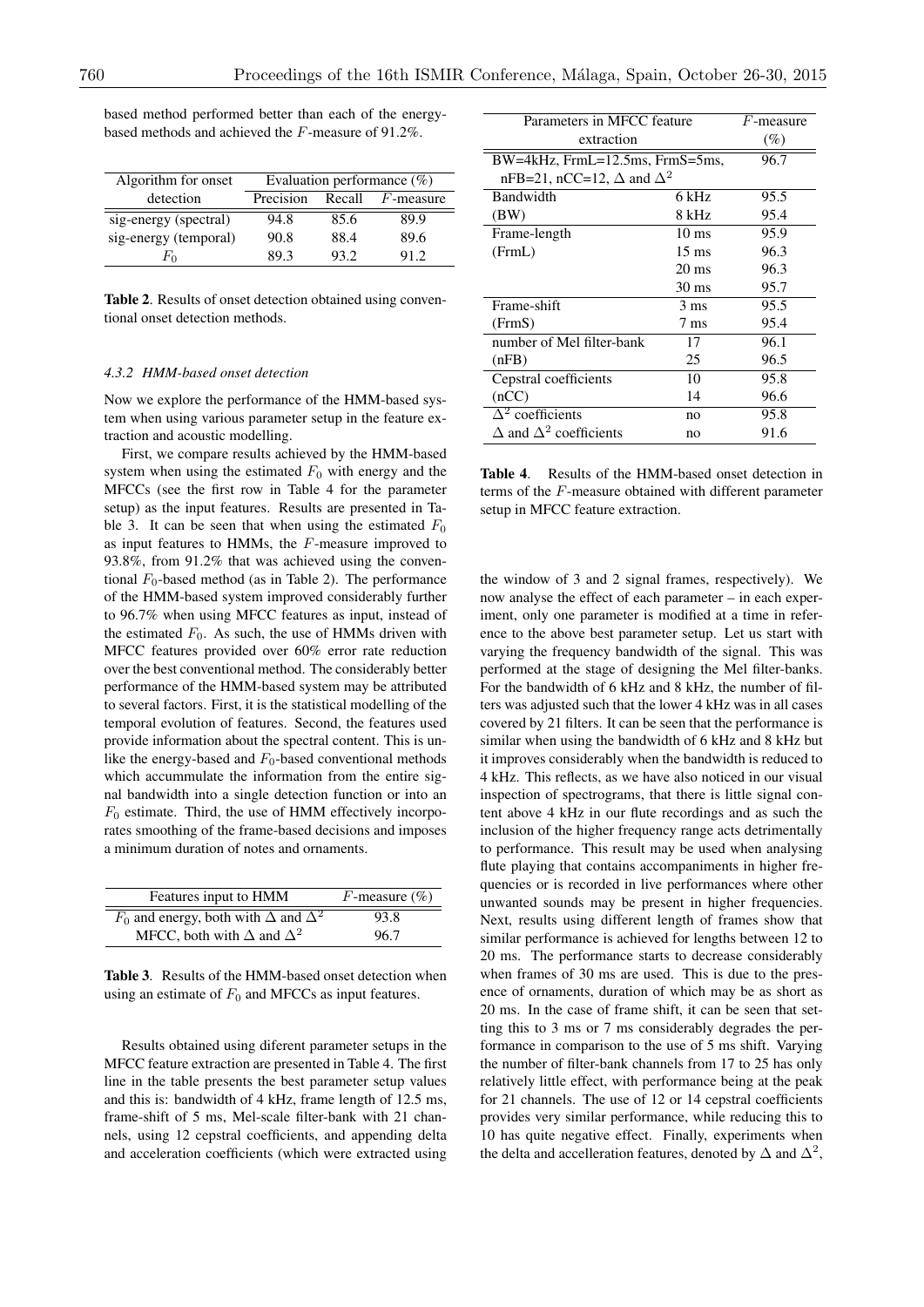respectively, are not included in feature representation are presented. Results show a large decrease in performance when neither delta nor accelleration features are used. This demonstrates the importance of incorporating information on local dynamics of the acoustic signal.

Next, we present the effect of different parameter setups in acoustic modelling. We vary the number of states and of mixture components of each state pdf for models of notes and ornaments. Results are presented in Table 5. The suitable range of values for the number of states of note and ornament models is determined based on the frame shift used in the feature extraction and statistics of the duration of the notes and ornaments. As such, we explored the range from 6 to 12 for notes and from 2 to 6 for ornaments. It can be seen that there is not much performance variation when using this range of values. In regard to the number of mixture components, it can be seen that it is useful to have at least 4 mixture components for note models, while even 2 mixture components seem sufficient for models of ornaments.

| Parameters in acoustic modelling |    | F-measure $(\%)$ |
|----------------------------------|----|------------------|
| nStates for N / O / B: $8/4/8$ , |    | 96.7             |
| nMix for $N / Q / B$ : 6/2/6     |    |                  |
| nStates for notes                | 6  | 95.9             |
|                                  | 10 | 96.1             |
|                                  | 12 | 95.8             |
| nStates for ornaments            | 2. | 95.8             |
|                                  | 6  | 96.4             |
| nMix for notes                   | 2  | 95.6             |
|                                  | 4  | 96.3             |
|                                  | 8  | 96.6             |
| nMix for ornaments               | 1  | 96.0             |
|                                  |    | 96.7             |
|                                  |    | 96.6             |

Table 5. Results of HMM-based onset detection in terms of the *F*-measure obtained with different parameter setup in acoustic modelling. N, O, and B stand for note, ornament and breath, respectively.

### 4.4 Results using the leave-one-out cross-validation

The final experimental evaluations are performed using the leave-one-out cross-validation. The feature extraction and acoustic modelling parameter setup that achieved best performance in previous section is used. The achieved results of onset detection and note identity recognition are presented in Table 6. It can be seen that very good performance is obtained for both tasks. The drop in onset detection performance in comparison to the results presented in the previous section is expected as the testing files have now not been seen during the training. Nevertheles, the performance is improved by over 28% relative over the conventional onset detection algorithms whose parameters were actually tuned based on both training and testing data.

|                  | Evaluation performance $(\%)$ |      |                          |
|------------------|-------------------------------|------|--------------------------|
|                  | Precision                     |      | Recall <i>F</i> -measure |
| Onset detection  | 95.0                          | 92.4 | 93.7                     |
| Note recognition | 96.4                          | 95.2 | 95.8                     |

# 5. CONCLUSION AND FUTURE WORK

In this paper, we presented work on transcription of Irish traditional flute music containing ornamentation. The presented system is based on modelling of individual notes and ornaments using hidden Markov models. Acoustic signal is represented as a sequence of Mel frequency cepstral coefficients. A wide range of parameter setup values in both the feature extraction and acoustic modelling were explored. Experimental evaluations were performed using recordings of 19 Irish traditional flute tunes, containing in total 3929 onsets, out of which 804 corresponds to ornaments. Using the leave-one-out cross-validation procedure, the proposed HMM-based system achieved the *F*measure of 93.7% in detecting onsets of ornaments and notes. This represents over 28% error rate reduction compared to conventional onset detectors whose parameters were even tuned to the testing data. The *F*-measure in the task of recognising the note identity was 95.8%.

There are several possible extensions of this work we are currently considering. First, the presented evaluations were performed using recordings from the same CD. We plan to perform evaluations on a range of recordings from several CDs in order to explore the capability of the system in dealing with variability due to different recording conditions, makes of flute instruments and performers. We will investigate techniques to compensate for such variability in order to improve robustness. Second, we plan to analyse the errors the automatic system makes in onset detection and note identity recognition tasks and reflect this in modifications to the system to further improve the performance. Then, the current HMM-based framework allows directly and in a probabilistic manner to incorporate musical knowledge on the sequences of notes used in flute music. Such knowledge could be obtained from musicologists and/or extracted automatically from annotations. Next, incorporation of an explicit duration modelling of notes and ornaments could help to reduce the number of falsely inserted and deleted onsets. Finally, we plan to expand the system to deal with recordings, in which the flute is accompanied by other instruments and/or singing.

#### 6. ACKNOWLEDGEMENTS

This work was supported by the project 'Characterising Stylistic Interpretations through Automated Analysis of Ornamentation in Irish Traditional Music Recordings' under the 'Transforming Musicology' programme funded by the Arts and Humanities Research Council (UK).